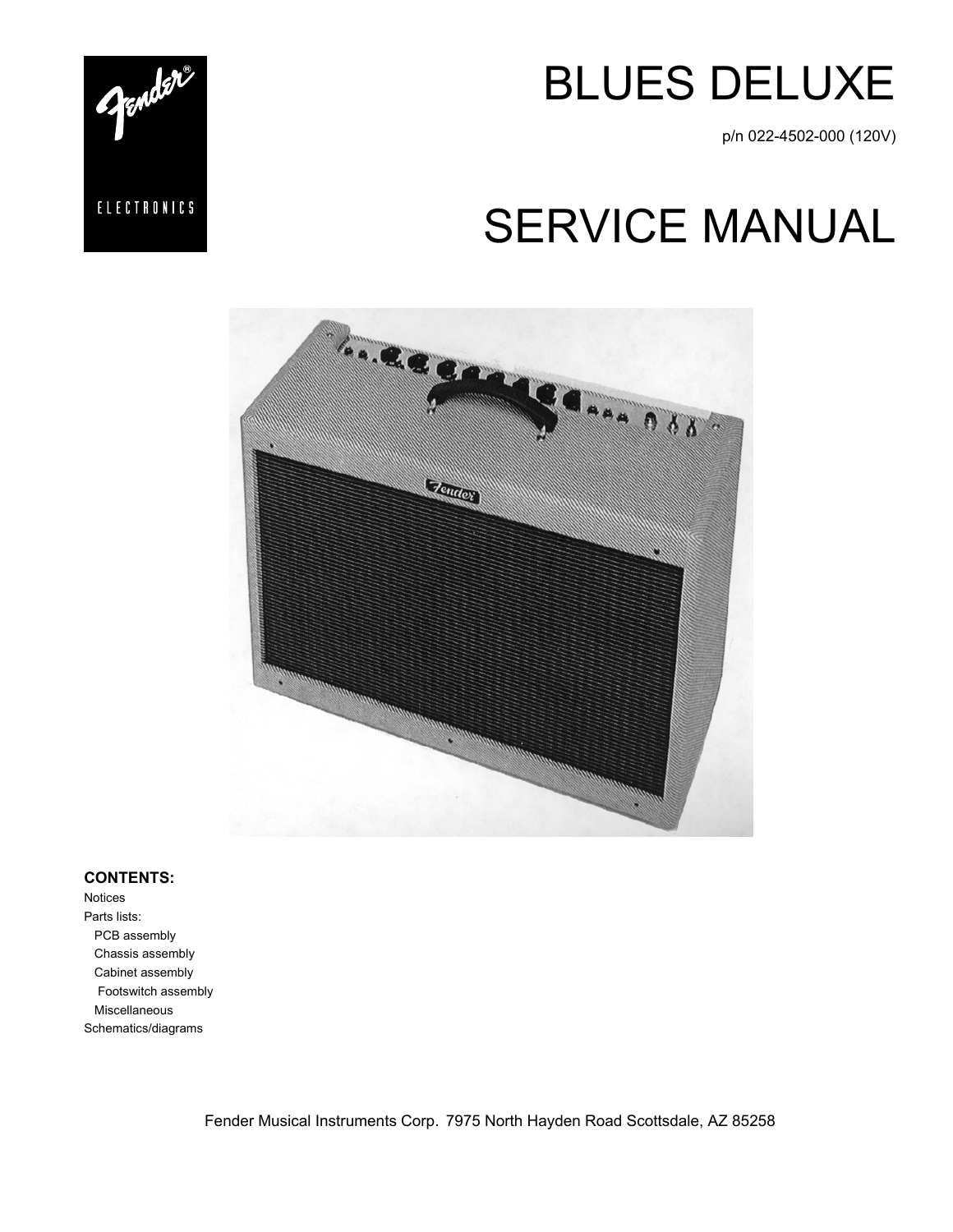### BLUES DELUXE

(This is the model name for warranty claims)

### SERVICE MANUAL

#### **FEBRUARY 1994 REV A**

### **IMPORTANT NOTICE:**

The information contained herein is CONFIDENTIAL and PROPRIETARY to Fender Musical Instruments Corp. It is disclosed solely for use by qualified technicians for purposes of equipment maintenance and service. It is not to be disclosed to others without the expressed permission of Fender Musical Instruments Co. All specifications subject to change without notice.

For warranty repair service, only Fender specified part numbers are to be used. It is recommended they also be used for post-warranty maintenance and repair.

Parts marked with an asterisk (\*) indicate the required use of that specific part. This is necessary for RELIABILITY and SAFETY requirements. **DO NOT USE A SUBSTITUTE!**

A coded naming convention is used in the description of certain parts. The codes and what they mean are as follows:

| <b>CAPACITOR CODES</b> |                                 |                                                    |     | <b>HARDWARE CODES</b>     |  |  |
|------------------------|---------------------------------|----------------------------------------------------|-----|---------------------------|--|--|
|                        |                                 |                                                    |     |                           |  |  |
| $=$                    | Aluminum Electrolytic           | <b>BLX</b>                                         | $=$ | <b>Black Oxide</b>        |  |  |
| $=$                    | Ceramic Axial                   | CR.                                                | $=$ | <b>Chrome Plated</b>      |  |  |
| CAP CD<br>$=$          | Ceramic Disk                    | <b>HWH</b>                                         | $=$ | Hex Washer Head           |  |  |
| $CAPMPF =$             | <b>Metalized Polyester Film</b> | м                                                  | $=$ | Machine Screw             |  |  |
| CAP MY                 |                                 | ΝI                                                 | $=$ | Nickel Plated             |  |  |
| CAP PFF<br>$=$         |                                 | OHP                                                | $=$ | <b>Oval Head Phillips</b> |  |  |
|                        |                                 | PB.                                                | $=$ | Particle Board            |  |  |
| <b>RESISTOR CODES</b>  |                                 | <b>PHP</b>                                         | $=$ | Pan Head Phillips         |  |  |
|                        |                                 | <b>PHPS</b>                                        | $=$ | Pan Head Phillips Sems    |  |  |
| $=$                    | Carbon Comp                     | <b>SMA</b>                                         | $=$ | Sheet Metal "A" Point     |  |  |
| $=$                    | Carbon Film                     | <b>SMB</b>                                         | $=$ | Sheet Metal "B" Point     |  |  |
| $=$                    |                                 | SS                                                 | $=$ | <b>Stainless Steel</b>    |  |  |
| RES MF<br>$=$          | Metal Film                      | TF.                                                | $=$ | <b>Thread Forming</b>     |  |  |
| $=$                    | Wire Wound                      | ΖI                                                 | $=$ | <b>Zinc Plated</b>        |  |  |
|                        | $=$                             | Mylar<br>Polyester Film/Foil<br><b>Flame Proof</b> |     |                           |  |  |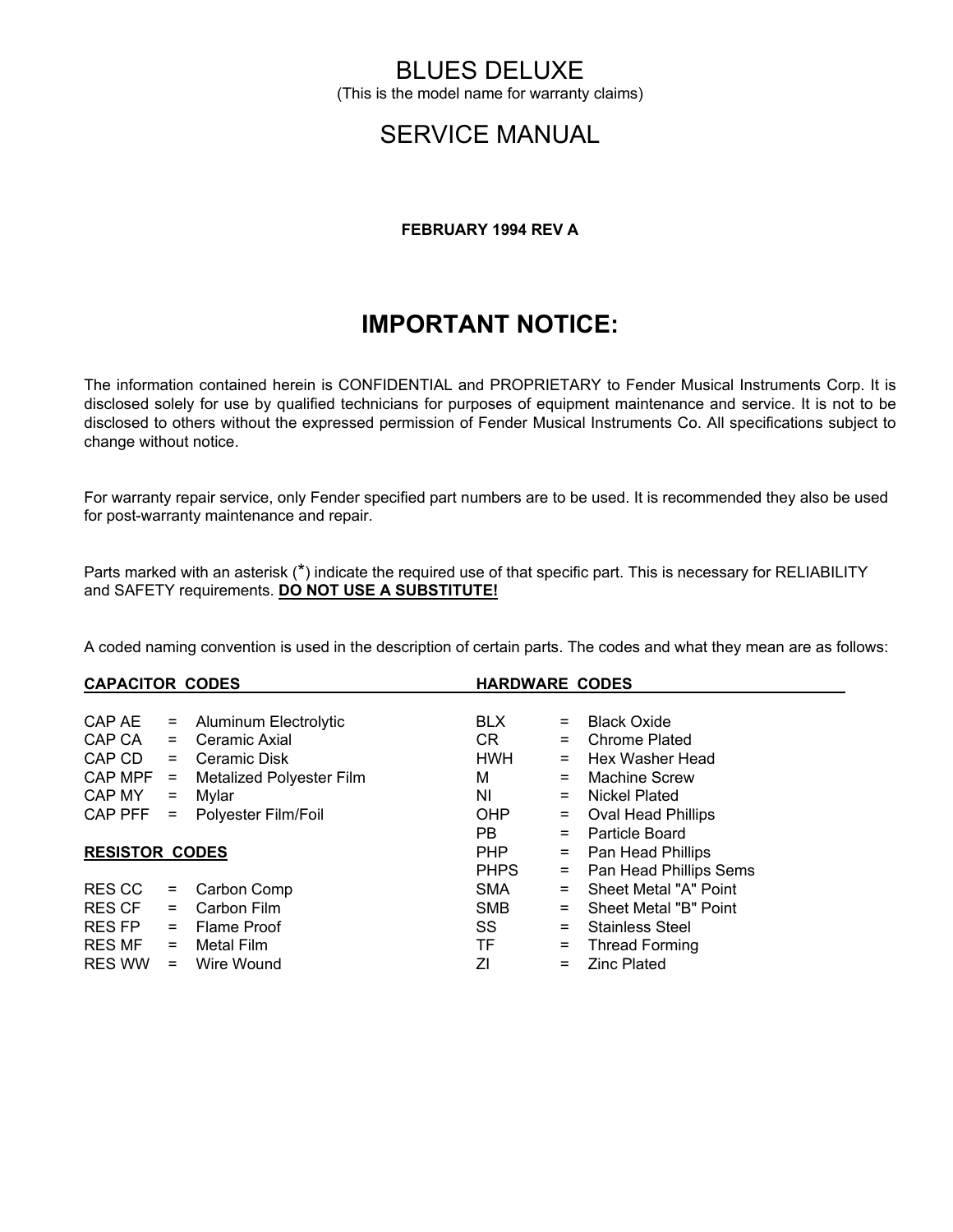## BLUES DELUXE .**PARTS LIST**

#### **PRINTED CIRCUIT BOARD ASSEMBLY**

| <u>QTY</u>                | <b>PART#</b> | <b>DESCRIPTION</b><br>PER ASSY BLUES DELUXE<br>PER ASSY BLUES DELUXE<br>CABLE JUMPER 6 CKT -11X4.0<br>CAP AE AX -47uF -100V<br>CAP AE AX -47uF -100V<br>CAP AE AX -47uF -100V<br>CAP AE AX -22uF -53V -20%<br>CAI AE AX -22uF -53V -20%<br>CAI AE RD. | REFERENCE DESIGNATION      |
|---------------------------|--------------|-------------------------------------------------------------------------------------------------------------------------------------------------------------------------------------------------------------------------------------------------------|----------------------------|
| $\mathbf{1}$              | 047022       |                                                                                                                                                                                                                                                       | (STUFFED)                  |
| $\sqrt{2}$                | 028104       |                                                                                                                                                                                                                                                       | (QS1,2)                    |
| $\mathbf{1}$              | 025722       |                                                                                                                                                                                                                                                       | $(QP1-4)$                  |
| $\ensuremath{\mathsf{3}}$ | 038856       |                                                                                                                                                                                                                                                       | $(QP5-11)$                 |
| $\mathbf 2$               | 038689       |                                                                                                                                                                                                                                                       | C11,19                     |
| $\sqrt{2}$                | 038692       |                                                                                                                                                                                                                                                       | R30,31                     |
| 4                         | 009512       |                                                                                                                                                                                                                                                       | R <sub>1</sub> ,8,13,16    |
| $\mathbf 2$               | 024819       |                                                                                                                                                                                                                                                       | C45,46                     |
| $\mathsf 3$               | 036954       |                                                                                                                                                                                                                                                       | C40                        |
| $\overline{\mathbf{4}}$   | 028953       |                                                                                                                                                                                                                                                       | R34,35,41,42               |
| $\ensuremath{\mathsf{3}}$ | 031040       |                                                                                                                                                                                                                                                       | C37-39                     |
| $\overline{2}$            | 028494       |                                                                                                                                                                                                                                                       | C43,44                     |
| $\mathbf 1$               | 020909       |                                                                                                                                                                                                                                                       | C <sub>12</sub>            |
| $\mathbf{1}$              | 020917       |                                                                                                                                                                                                                                                       | C <sub>5</sub>             |
| 2                         | 039261       |                                                                                                                                                                                                                                                       | C15,18                     |
| $\mathbf{1}$              | 038874       |                                                                                                                                                                                                                                                       | C <sub>20</sub>            |
| $\boldsymbol{2}$          | 025951       |                                                                                                                                                                                                                                                       | C3,4                       |
| $\mathbf{1}$              | 039264       |                                                                                                                                                                                                                                                       | C <sub>50</sub>            |
| $\mathbf{1}$              | 033580       |                                                                                                                                                                                                                                                       | C <sub>17</sub>            |
| $\mathbf{1}$              | 033583       |                                                                                                                                                                                                                                                       | C49                        |
| $\mathbf{1}$              | 024823       |                                                                                                                                                                                                                                                       | C <sub>2</sub>             |
| 1                         | 036234       |                                                                                                                                                                                                                                                       | C <sub>21</sub>            |
| 3                         | 024833       |                                                                                                                                                                                                                                                       | C7,9,23                    |
| $\mathbf{1}$              | 033591       |                                                                                                                                                                                                                                                       | C <sub>28</sub>            |
| 1                         | 024839       |                                                                                                                                                                                                                                                       | C14                        |
| 1                         | 027272       |                                                                                                                                                                                                                                                       | C <sub>10</sub>            |
| $\mathbf 1$               | 033592       |                                                                                                                                                                                                                                                       | C32                        |
| $\overline{\mathbf{c}}$   | 024853       |                                                                                                                                                                                                                                                       | C22,24                     |
| $\mathbf 1$               | 024854       |                                                                                                                                                                                                                                                       | C <sub>6</sub>             |
| $\overline{2}$            | 024855       |                                                                                                                                                                                                                                                       | C25,26                     |
| $\mathbf 1$               | 027286       |                                                                                                                                                                                                                                                       | C <sub>27</sub>            |
| 1                         | 041510       |                                                                                                                                                                                                                                                       | R <sub>14</sub>            |
| 1                         | 047031       |                                                                                                                                                                                                                                                       | R42                        |
| 1                         | 037600       |                                                                                                                                                                                                                                                       | <b>R38</b>                 |
| 2                         | 047540       |                                                                                                                                                                                                                                                       | R7,17                      |
| $\mathbf 1$               | 037597       |                                                                                                                                                                                                                                                       | R <sub>12</sub>            |
| $\boldsymbol{2}$          | 041507       |                                                                                                                                                                                                                                                       | R <sub>13</sub> ,21        |
| $\bf 8$                   | 006260       |                                                                                                                                                                                                                                                       | CR1,5,6,7,9,10,11,12,13    |
| $\overline{\mathbf{4}}$   | 026730       |                                                                                                                                                                                                                                                       | CR14-17                    |
| 3                         | 064089       |                                                                                                                                                                                                                                                       | CR19-21                    |
| $\overline{2}$            | 029690       |                                                                                                                                                                                                                                                       | CR24,25                    |
| $\overline{2}$            | 028119       |                                                                                                                                                                                                                                                       | CR22,23                    |
| $\overline{2}$            | 031019       | DIODE ZEN 1N5245B 15V .5W 5%                                                                                                                                                                                                                          | CR2,3                      |
| 23                        | 025802       | FSTN TB MALE .250X.032 PCBMT                                                                                                                                                                                                                          | CP1-23                     |
| $\boldsymbol{2}$          | 016795       | IC DUAL OP AMP TL072                                                                                                                                                                                                                                  | U1,2                       |
| $\overline{c}$            | 031611       | IC DUAL OP AMP PC4560                                                                                                                                                                                                                                 | U3,4                       |
| 1                         | 031570       | JACK PHONE PCB STEREO PREMIUM                                                                                                                                                                                                                         | J3                         |
| 4                         | 037036       | JACK PHONE PCB MONOCA PREMIUM                                                                                                                                                                                                                         | J1, 2, 4, 5                |
| 43                        | 020888       | JUMPER WIRE 22GA.5X.175                                                                                                                                                                                                                               | $Q1-43$                    |
| 6                         | 026043       | JUMPER WIRE 18GA.8X.175                                                                                                                                                                                                                               | JP1-3, 5-7                 |
| 1                         | 028039       | LED RED 5X5MM SLB-55VR3                                                                                                                                                                                                                               | LD <sub>1</sub>            |
| 1                         | 047006       | PCB FAB BLUES DLX/DVL                                                                                                                                                                                                                                 | (RAW BOARD)                |
| $\boldsymbol{2}$          | 031901       | PIN MALE PCB .093                                                                                                                                                                                                                                     | SP1,2                      |
| $\overline{\mathbf{c}}$   | 036613       | RELAY DPDT DIP 24 VOLT 8.3mA                                                                                                                                                                                                                          | RY1,2                      |
| 1                         | 025818       | <b>RES CF</b><br>1/4W<br>5% $4.7\Omega$                                                                                                                                                                                                               | R92                        |
| $\mathbf{1}$              | 024947       | <b>RES CF</b><br>1/4W<br>5% 47 $\Omega$                                                                                                                                                                                                               | R31                        |
| 1                         | 024961       | <b>RES CF</b><br>1/4W<br>5% 470Ω                                                                                                                                                                                                                      | R49                        |
| $\boldsymbol{2}$          | 024962       | <b>RES CF</b><br>1/4W<br>5% 560 $\Omega$                                                                                                                                                                                                              | R72,74                     |
| $\mathbf{1}$              | 024965       | <b>RES CF</b><br>1/4W<br>5% 1K                                                                                                                                                                                                                        | R <sub>61</sub>            |
| 10                        | 024969       | <b>RES CF</b><br>1/4W<br>5% 1.5K                                                                                                                                                                                                                      | R5,10,19,28,36,39,41,55,56 |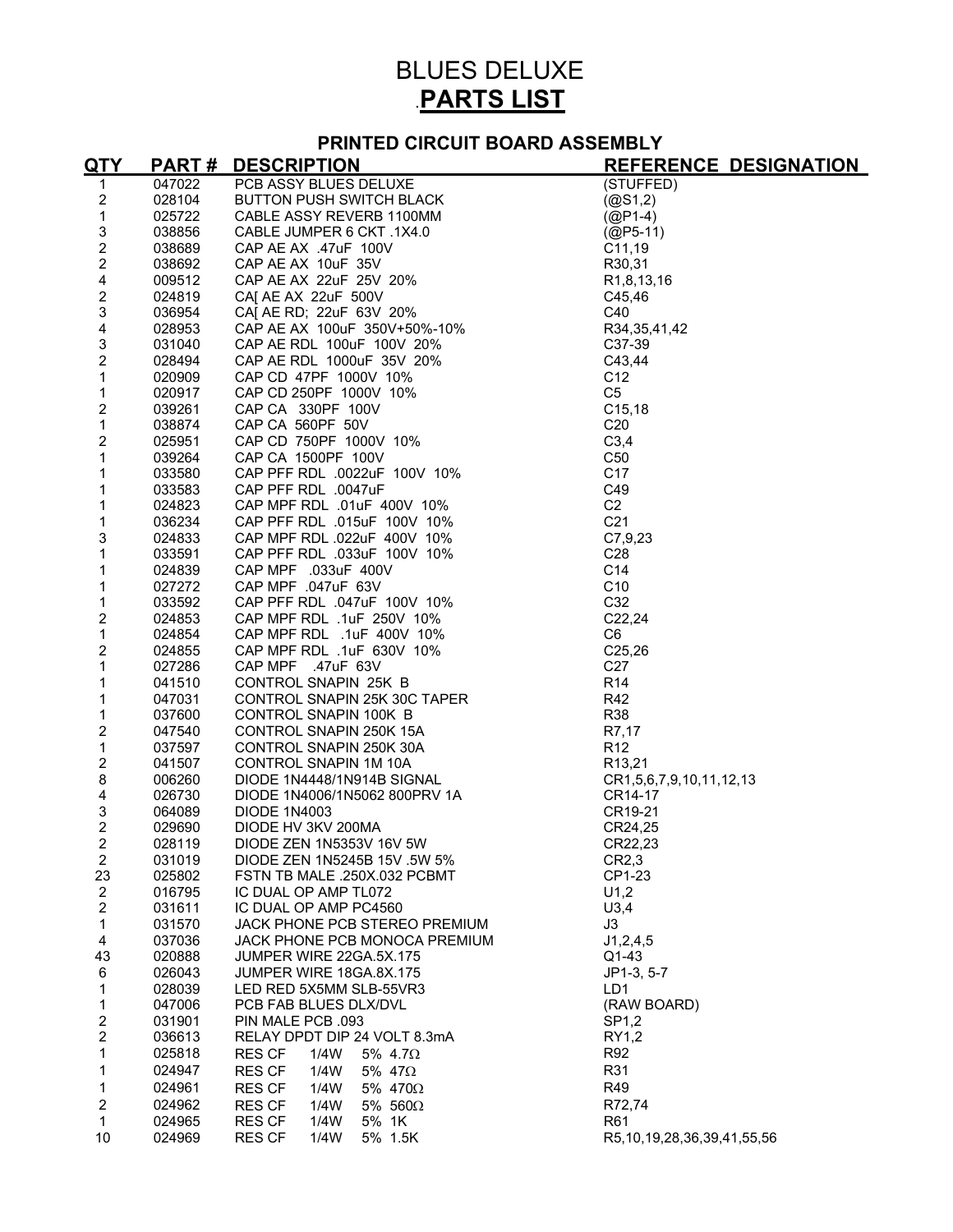### BLUES DELUXE **PRINTED CIRCUIT BOARD ASSEMBLY (CONT)**

| QTY                                        | <b>PART#</b> | <b>DESCRIPTION</b>               | <b>REFERENCE DESIGNATION</b>     |
|--------------------------------------------|--------------|----------------------------------|----------------------------------|
| 1                                          | 024973       | 5% 3.3K<br><b>RES CF</b><br>1/4W | R84                              |
| 3                                          | 024977       | <b>RES CF</b><br>1/4W<br>5% 4.7K | R32,43,96                        |
| 1                                          | 024979       | <b>RES CF</b><br>1/4W<br>5% 6.8K | R <sub>16</sub>                  |
| 1                                          | 026510       | <b>RES CF</b><br>1/4W<br>5% 9.1K | <b>R50</b>                       |
| 8                                          | 024981       | <b>RES CF</b><br>1/4W<br>5% 10K  | R34,60,62,65,68,71,77,78         |
| 1                                          | 024987       | <b>RES CF</b><br>1/4W<br>5% 22K  | R <sub>25</sub>                  |
| 1                                          | 024988       | <b>RES CF</b><br>1/4W<br>5% 27K  | <b>R87</b>                       |
| 1                                          | 024993       | <b>RES CF</b><br>1/4W<br>5% 47K  | R <sub>23</sub>                  |
| 3<br>3                                     | 024995       | 5% 68K<br><b>RES CF</b><br>1/4W  | R <sub>1</sub> ,2,93             |
|                                            | 024997       | <b>RES CF</b><br>1/4W<br>5% 100K | R6,11,27                         |
|                                            | 025059       | <b>RES CF</b><br>1/4W<br>5% 220K | R15,24,29,35,53,54               |
| $\begin{array}{c} 6 \\ 2 \\ 2 \end{array}$ | 025061       | <b>RES CF</b><br>1/4W<br>5% 330K | R20,26                           |
|                                            | 025065       | <b>RES CF</b><br>1/4W<br>5% 470K | R33,40                           |
| $\mathbf{1}$                               | 028018       | <b>RES CF</b><br>1/4W<br>5% 510K | R <sub>8</sub>                   |
| 11                                         | 025069       | <b>RES CF</b><br>1/4W<br>5% 1M   | R3,22,30,47,48,63,69,70,76,79,95 |
| $\overline{2}$                             | 025075       | <b>RES CF</b><br>1/4W<br>5% 2.2M | R37,94                           |
| $\overline{2}$                             | 041741*      | RES MOX FP 1/2W 47 $\Omega$      | R80,81                           |
| 4                                          | 025116       | RES CF 1/2W 5% 100K              | R4,9,18,52                       |
| 4                                          | 025117       | <b>RES CF</b><br>1/4W<br>5% 220K | R82,83,88,89                     |
| 1                                          | 028861       | 1/4W<br><b>RES CF</b><br>5% 3.3K | <b>R75</b>                       |
| 1                                          | 031065       | <b>RES CF</b><br>1/4W<br>5% 91K  | <b>R51</b>                       |
| 2                                          | 036468*      | RES MOX FP 1W 5% 470 $\Omega$    | R57,58                           |
| 1                                          | 027346       | <b>RES FILM 1W 5%1.2K</b>        | <b>R59</b>                       |
| 1                                          | 036621       | RES FILM 1W 5% 6.8K              | R46                              |
| 1                                          | 041739*      | RES MOX FP 1W 5% 6.8K            | R90                              |
| 1                                          | 036470*      | RES MOX FP 1W 5% 10K             | R91                              |
| 2                                          | 028037       | RES WW BT 5W 10% 330 $\Omega$    | R85,86                           |
| 4                                          | 014999       | SCRW M 6-32X1/4 PHP BLX          | (8 PIN TUBE SOCKET MOUNT)        |
| 10                                         | 039367       | SCRW 6-32X3/8 PHPS SS            | (PCB TO STANDOFF MOUNT)          |
| 3                                          | 029167       | SOCKET TUBE 9 PIN PCB MOUNT      | $(V1-3)$                         |
| $\overline{2}$                             | 029343       | SOCKET TUBE 8 PIN PCB MOUNT      | $(QW4-5)$                        |
| 1                                          | 027337       | SPACER LED .76X.1 RED            | (QLD1)                           |
| 10                                         | 016440       | STNDOFF RND AL 6-32X1X1/4        | (PCB TO CHASSIS MOUNT)           |
| $\overline{2}$                             | 028091       | SWITCH [ISJ S;F;L SJPRTSTRPLE    | S <sub>1</sub> ,2                |
| 1                                          | 028503*      | THERMISTOR 10 $\Omega$ 5A C60-11 | TH <sub>1</sub>                  |
| 1                                          | 014689       | XSTR N-CH JFET J111 TO-92        | Q <sub>1</sub>                   |
|                                            |              |                                  |                                  |

#### **CHASSIS ASSEMBLY**

#### **QTY PART # DESCRIPTION REFERENCE DESIGNATION**  1 047412 CHS ASSY 120V BLUES DELUXE 1 026038 BUSHING SR .625X.062X37/64 B;L (@ PWR CABLE 100/120/240 AUST.) 1 010401 BUSHING SR .625X.125X37/64 WHT (@ PWR CABLE 230/240V U.K.) 1 026116 BUSHING SR .500X.063X7/16 BLK (@ REVERB CABLE)<br>2 0028069 BUSHING SNAP 3/4X1-1/8 WHT (@ OUTPUT XFMR W 2 0028069 BUSHING SNAP 3/4X1-1/8 WHT (@ OUTPUT XFMR WIRES) 1 018022 BUSHING SNAP 5/16X17/32 BLK (@ L1 INDUCTOR WIRES)<br>1 026541 CABLE ASSY PWR W/.250 TAB 120V (100/120V ONLY) 026541 CABLE ASSY PWR W/.250 TAB 120V (100/120V ONLY)<br>1 033331 CABLE ASSY PWR 220/240V (230V EXPORT ONLY) 1 033331 CABLE ASSY PWR 220/240V 1 038602 CABLE ASSY PWR AUST .250 TAB (240V AUST ONLY) 1 040993 CABLE ASSY PWR 5A U.K. .250 TAB (240 V UK ONLY) 1 022707 CHOKE FILTER L1 1 047017 CHS BLUES DELUXE (RAW CHASSIS STEEL ONLY) 2 031091 CLAMP TUBE (277H-1) (OUTPUT TUBE MOUNT) 1 032219 COLLAR PILOT LIGHT 1 036702 FUSEHOLDER 3AG FINGER GRIP XF1 (100/120V ONLY) 1 036703 FUSEHOLDER 5MM FINGER GRIP XF1 (230/240V EXPORT ONLY) 1 077982 FUSE QA 1-1/4X1/4 250V 3AMP F1 (100/120V ONLY)<br>1 020793 FUSE QA 20mmX5mm\_250V 1.6AMP F1 (230/240V EXPORT ONLY) 1 020793 FUSE QA 20mmX5mm 250V 1.6AMP 1 021741 HOLDER DIAL LITE ASSY PILOT (SOCKET) 1 021550 JACK PHONE TIP SHUNT 12A J6 (SPEAKER MOUNT) 1 025718 JEWEL #20 PILOT LITE (@ POWER INDICATOR) 8 036620 KNOB POINTED 1/4" SHAFT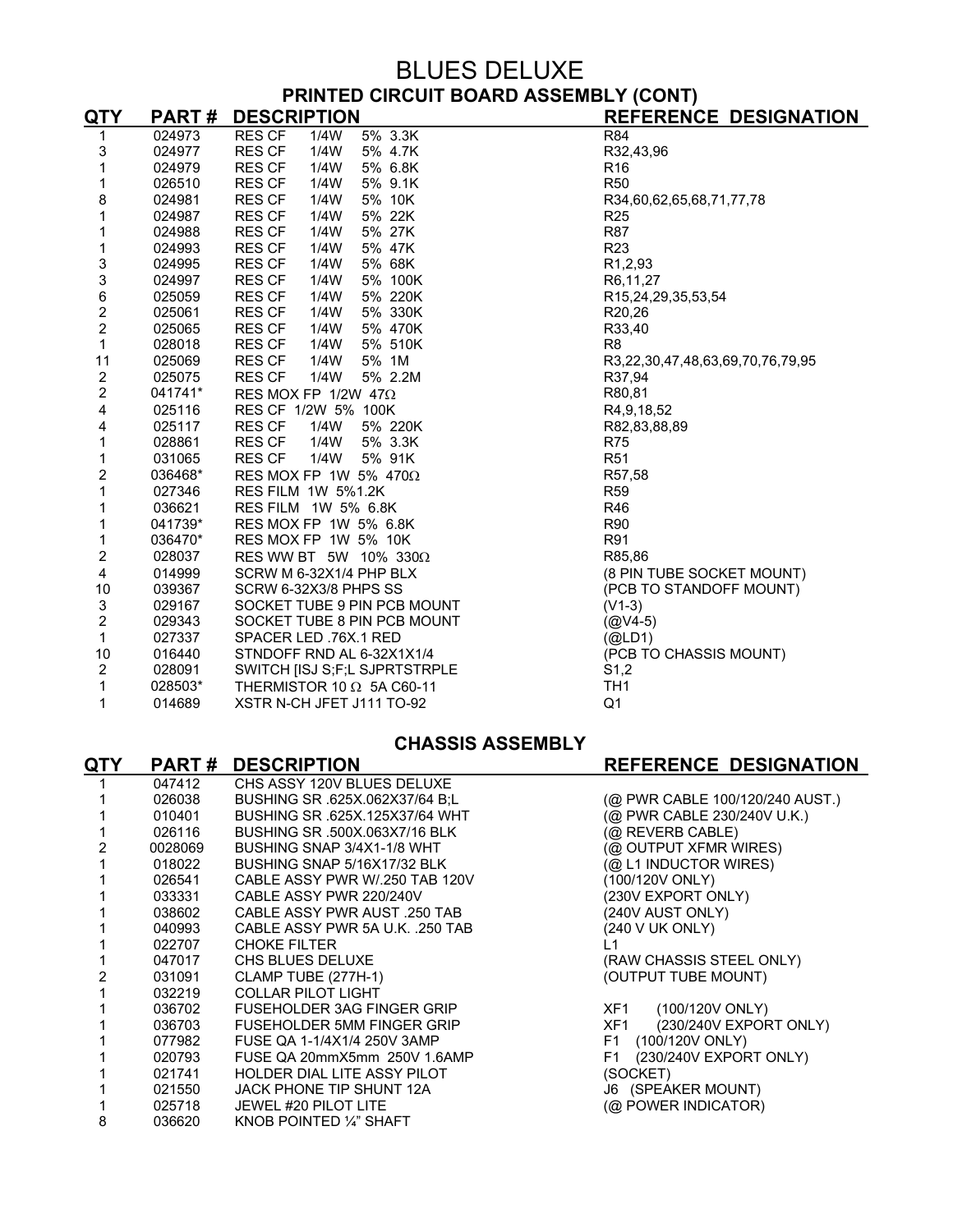### BLUES DELUXE **CHASSIS ASSEMBLY (CONT)**

| QTY               | <b>PART#</b> | <b>DESCRIPTION</b>             | <b>REFERENCE DESIGNATION</b>  |
|-------------------|--------------|--------------------------------|-------------------------------|
|                   | 016352       | NUT HEX 3/8-32X3/332 TL MO     | (@ J6 SPEAKER OUTPUT JACK)    |
|                   | 031625       | NUT HOLDER PILOT LIGHT 1/16-27 |                               |
| 6                 | 022004       | NUT KEPS #8-32 ZINC            | (POWER/OUTPUT XFORMER MNT)    |
|                   | 041955       | PANEL TOP CHROME BLUES DLX/DVL |                               |
|                   | 021642       | PILOT LIGHT #T47               |                               |
| 12                | 014999       | SCRW, 6-32X1/4 PHP BLX         | (PCB TO CHASSIS MOUNT)        |
| $\overline{2}$    | 016473       | SCRW M 8-32X1/2 PHP ZI         | (OUTPUT TRANSFORMER MOUNT)    |
| 4                 | 038900       | SCRW TF 6-32X1/4 PHP ZI        | (GND LUG & INDUCTOR MOUNT)    |
|                   | 036570       | SWITCH TOGGLE DPST W/NUTS      | S3 (POWER SWITCH)             |
|                   | 037039       | SWITCH TOGGLE SPST W/NUTS      | S4 (STANDBY SWITCH)           |
|                   | 039214       | <b>TUBE 5881/6L6WGC</b>        | V4,5                          |
| 3                 | 013341       | TUBE VACUUM 7025/12AX7         | V1,2,3                        |
| .167              | 012398       | TUBING SHRINK 3/16 BLACK       |                               |
| .7                | 9904300920   | <b>WSHR FLAT .482X.709 NI</b>  | (@ FRONT PNL JACKS, SWITCHES) |
|                   | 9904300100   | WSHR LCK INTL 3/8X.681X.032 AL | (@ J6 SPEAKER OUTPUT JACK)    |
|                   | 047269       | XFMR OUTPUT BLUES DELUXE       | Τ1                            |
|                   | 036958       | XFMR POWER DOMESTIC VV         | (120V DOMESTIC ONLY)<br>T2    |
|                   | 047395       | XFMR POWER EXPORT BLUES DLX    | (100/115/230/240V ONLY)<br>T2 |
| CARINET ASSEMRI Y |              |                                |                               |

### **CABINET ASSEMBLY**

| QTY  | PART#  | <b>DESCRIPTION</b>                     | <b>REFERENCE DESIGNATION</b> |
|------|--------|----------------------------------------|------------------------------|
|      | 041989 | CAB ASSY BLUES DELUXE                  |                              |
|      | 041977 | <b>BACK ASSY UPPER BLUES DLX/DVL</b>   |                              |
|      | 031849 | <b>BAG REVERB SPRING UNIT</b>          | (BAG ONLY)                   |
|      | 038566 | CABLE ASSY SPKR RT ANG 13-1/2"         | (SPEAKER CABLE)              |
|      | 012582 | CLAMP CABLE NYL SCRW MNT 1/4           | (@ REVERB CABLE)             |
| 4    | 024653 | <b>GLIDE CABINET NICKEL PLATED</b>     |                              |
|      | 041998 | <b>GRILLE BAFFLE ASSY BLUES DELUXE</b> | (COMPLETE GRILLE)            |
|      | 036784 | <b>HANDLE MOLDED BROWN</b>             |                              |
| 4    | 022483 | INSERT GLIDE CUSHION                   | (RUBBER ONLY)                |
|      | 041929 | NAMEPLATE "FENDER" TWEED AMPS          | (LOGO)                       |
| 6    | 069393 | NUT 6-32 HEX EXT LCOK                  |                              |
| 4    | 021972 | NUT T 10-32X3/4 STR 3-PRNG BLX         | (SPEAKER MOUNT)              |
| 4    | 064162 | NUT T 8-32X1/2 STR 3 PRNG BLX          | (HANDLE MOUNT)               |
|      | 028453 | <b>PAD CARBOARD REVERB</b>             |                              |
|      | 047018 | PANEL REAR CHROME BLUES DELUXE         |                              |
| .001 | 036650 | PIN ESCUTCHEON #18X3/8 NI              | (NAMEPLATE MOUNT)            |
|      | 020489 | REVERB UNIT 4 SPRING 4BB3C1B           | (PAN ONLY)                   |
| 6    | 036618 | SCRW M 6-32X1-1/2 OHP BRONZE           | (GRILLE MOUNT)               |
| 4    | 037247 | SCRW M 8-32X1 OHP NI                   | (HANDLE MOUNT)               |
| 6    | 015990 | SCRW M 10-32X3/4 THP NI                | (BACK ASSY MOUNT)            |
| 4    | 036619 | SCRW M 10-32X1-1/2 THP NI              | (CHASSIS MOUNT)              |
| 4    | 043331 | SCRW M 10-32X5/8 HWHS BLX              | (SPEAKER MOUNT)              |
| 3    | 029828 | SCRW PB 8X3/4 PHP ZI                   |                              |
| 4    | 026625 | SCRW WOOD 8X1 FH                       | (GLIDE MOUNT)                |
|      | 037617 | SPEAKER 12" 8 OHM 50 WATTS             |                              |
| 2    | 026459 | WSHR FLAT 6X3/8 ZI                     |                              |

#### **FOOTSWITCH ASSEMBLY**

| <b>QTY</b> | <b>PART#</b>         | <b>DESCRIPTION</b>               | <b>REFERENCE DESIGNATION</b> |  |
|------------|----------------------|----------------------------------|------------------------------|--|
|            | 028890               | FTSW ASSY 1 BTTN F/LOGO          | (COMPLETE FOOTSWITCH)        |  |
|            | 006260               | DIODE 1N4448/1N914B SIGNAL       | CF <sub>1</sub>              |  |
|            | 037036               | JACK PHONE PCB MONO CA PREMIUM   | J <sub>1</sub>               |  |
|            | 028039               | LED RED 5X5MM SLB-55VR3          | LD <sub>1</sub>              |  |
|            | 028714               | SWITCH PUSH SPDT                 | S <sub>1</sub>               |  |
|            | <b>MISCELLANEOUS</b> |                                  |                              |  |
| <b>QTY</b> | <b>PART#</b>         | <b>DESCRIPTION</b>               | <b>REFERENCE DESIGNATION</b> |  |
|            | 047013               | MANUAL OWNERS BLUES DELUXE       |                              |  |
|            | 047020               | SCHEM REDU W/ SER DIAG BLUES DLX |                              |  |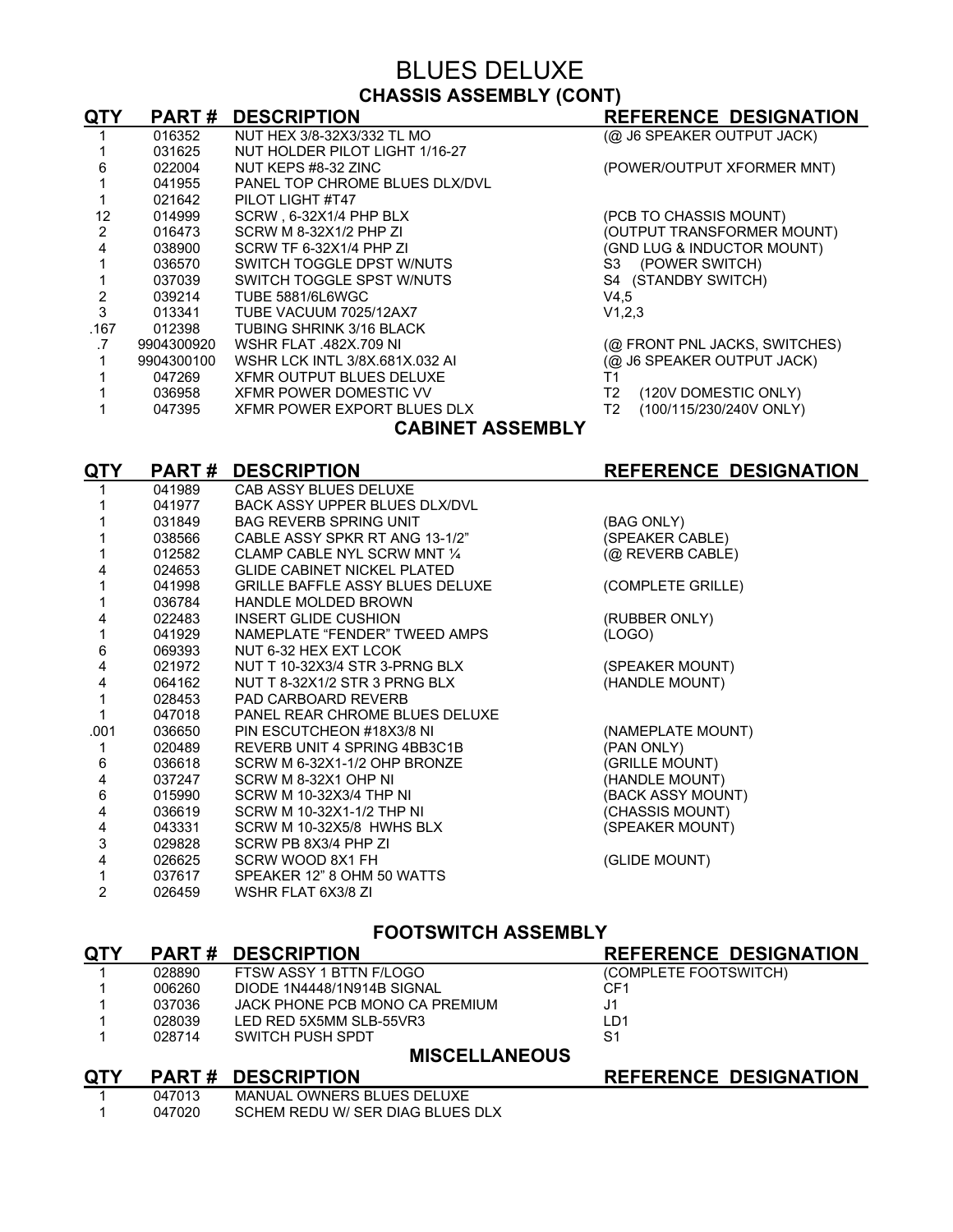

 $\hfill\square$ 

 $\,\mathrm{m}$ 

 $\sigma$